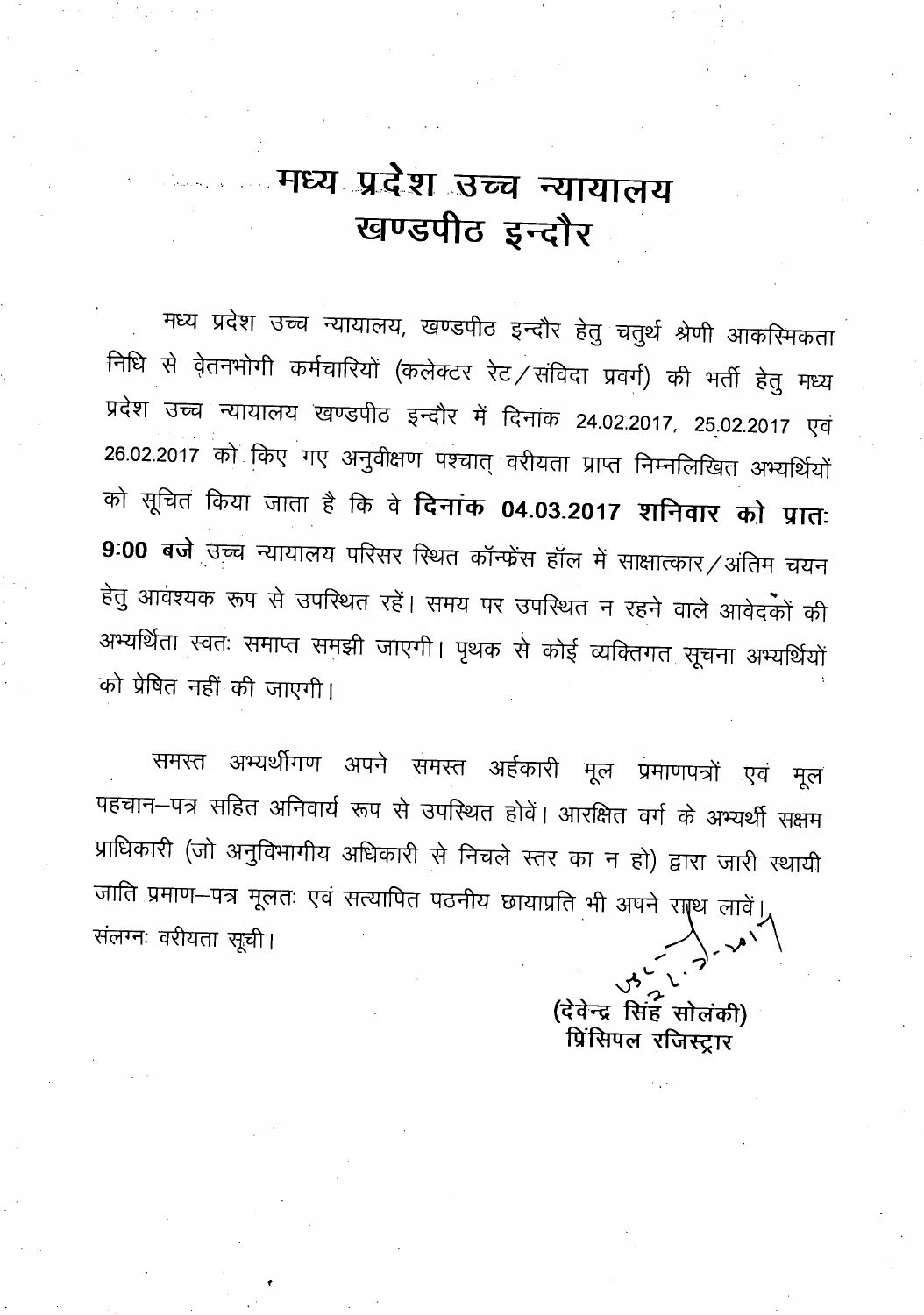Sheet<sub>5</sub>

 $\frac{1}{2}$ 

| <b>Candidates found suitable for Final Interview after</b><br><b>Screening Test</b> |                 |                |                        |                |  |  |  |
|-------------------------------------------------------------------------------------|-----------------|----------------|------------------------|----------------|--|--|--|
|                                                                                     |                 |                |                        |                |  |  |  |
| S No                                                                                |                 | Name           | Father<br><b>Name</b>  |                |  |  |  |
|                                                                                     |                 |                |                        | Category       |  |  |  |
|                                                                                     |                 | <b>AKSHAY</b>  | MOTI RAM               |                |  |  |  |
|                                                                                     | $\mathbf{1}$    | <b>PATHAK</b>  | <b>PATHAK</b>          |                |  |  |  |
|                                                                                     |                 |                |                        | <b>GENERAL</b> |  |  |  |
|                                                                                     |                 |                | <b>MAHESH</b>          |                |  |  |  |
|                                                                                     |                 | <b>AKASH</b>   | <b>CHANDRA</b>         |                |  |  |  |
|                                                                                     | 2 <sub>1</sub>  | <b>SHARMA</b>  | <b>SHARMA</b>          | <b>GENERAL</b> |  |  |  |
|                                                                                     |                 | PANKAJ         | <b>GOVIND</b>          |                |  |  |  |
|                                                                                     |                 | 3 BALONI       | <b>BALONI</b>          | <b>GENERAL</b> |  |  |  |
|                                                                                     |                 | PUSHPRAJ       | <b>SATIMAN</b>         |                |  |  |  |
|                                                                                     |                 |                | KUSHWAH KUSHWAH        |                |  |  |  |
|                                                                                     | 4.              | A              | A                      | OBC            |  |  |  |
|                                                                                     |                 |                | DEVENDR   RAMPRAS      |                |  |  |  |
|                                                                                     |                 | 5 A LODHI      | AD LODHI               | <b>OBC</b>     |  |  |  |
|                                                                                     |                 |                | <b>SHYAM</b>           |                |  |  |  |
|                                                                                     |                 | <b>HARIOM</b>  | PRAKASH                |                |  |  |  |
|                                                                                     | 6.              | <b>SONKAR</b>  | <b>SONKAR</b>          | <b>SC</b>      |  |  |  |
|                                                                                     |                 | <b>MEHUL</b>   | <b>SURESH</b>          |                |  |  |  |
|                                                                                     | 7i              | PATIL.         | PATIL                  | <b>GENERAL</b> |  |  |  |
|                                                                                     |                 |                | <b>MAHESH</b>          |                |  |  |  |
|                                                                                     |                 | <b>ABDHESH</b> | PRASAD                 |                |  |  |  |
|                                                                                     | 8.              | <b>TIWARI</b>  | TIWARI                 | <b>GENERAL</b> |  |  |  |
|                                                                                     |                 |                | <b>KULDEEP MANOHAR</b> |                |  |  |  |
|                                                                                     | 9               | <b>TAGAD</b>   | <b>TAGAD</b>           | <b>GENERAL</b> |  |  |  |
|                                                                                     |                 | YOGESH-        | <b>PRAHLAD</b>         |                |  |  |  |
|                                                                                     |                 | <b>SINGH</b>   | <b>SINGH</b>           |                |  |  |  |
|                                                                                     | 10              | <b>RAJPUT</b>  | <b>RAJPUT</b>          | <b>GENERAL</b> |  |  |  |
|                                                                                     |                 | <b>PUSHPEN</b> |                        |                |  |  |  |
|                                                                                     |                 | DRA            | <b>SHRI</b><br>LAXMI   |                |  |  |  |
|                                                                                     |                 | <b>KUMAR</b>   | PRASAD                 |                |  |  |  |
|                                                                                     | 11              | <b>LODHI</b>   | <b>LODHI</b>           | OBC            |  |  |  |
|                                                                                     |                 |                | VISHWAP                |                |  |  |  |
|                                                                                     |                 | <b>KAPIL</b>   | AL                     |                |  |  |  |
|                                                                                     | $12^{\circ}$    | <b>DHABAI</b>  | <b>DHABAI</b>          | OBC            |  |  |  |
|                                                                                     |                 | <b>ANITA</b>   | <b>PRADEEP</b>         |                |  |  |  |
|                                                                                     | 13 <sub>1</sub> | YADAV          | YADAV                  | <b>GENERAL</b> |  |  |  |
|                                                                                     |                 |                |                        |                |  |  |  |
|                                                                                     |                 | LOKESH         | PUKRAJ                 |                |  |  |  |
|                                                                                     |                 | 14 CHAUHAN     | <b>CHAUHAN</b>         | OBC            |  |  |  |
|                                                                                     |                 |                | KISHANLA               |                |  |  |  |
|                                                                                     |                 | RANJEET        | L                      |                |  |  |  |
|                                                                                     |                 | GUBEREL        | <b>GUBEREL</b>         |                |  |  |  |
|                                                                                     | 15 <sub>1</sub> | E              | E                      | SC             |  |  |  |
|                                                                                     |                 |                |                        |                |  |  |  |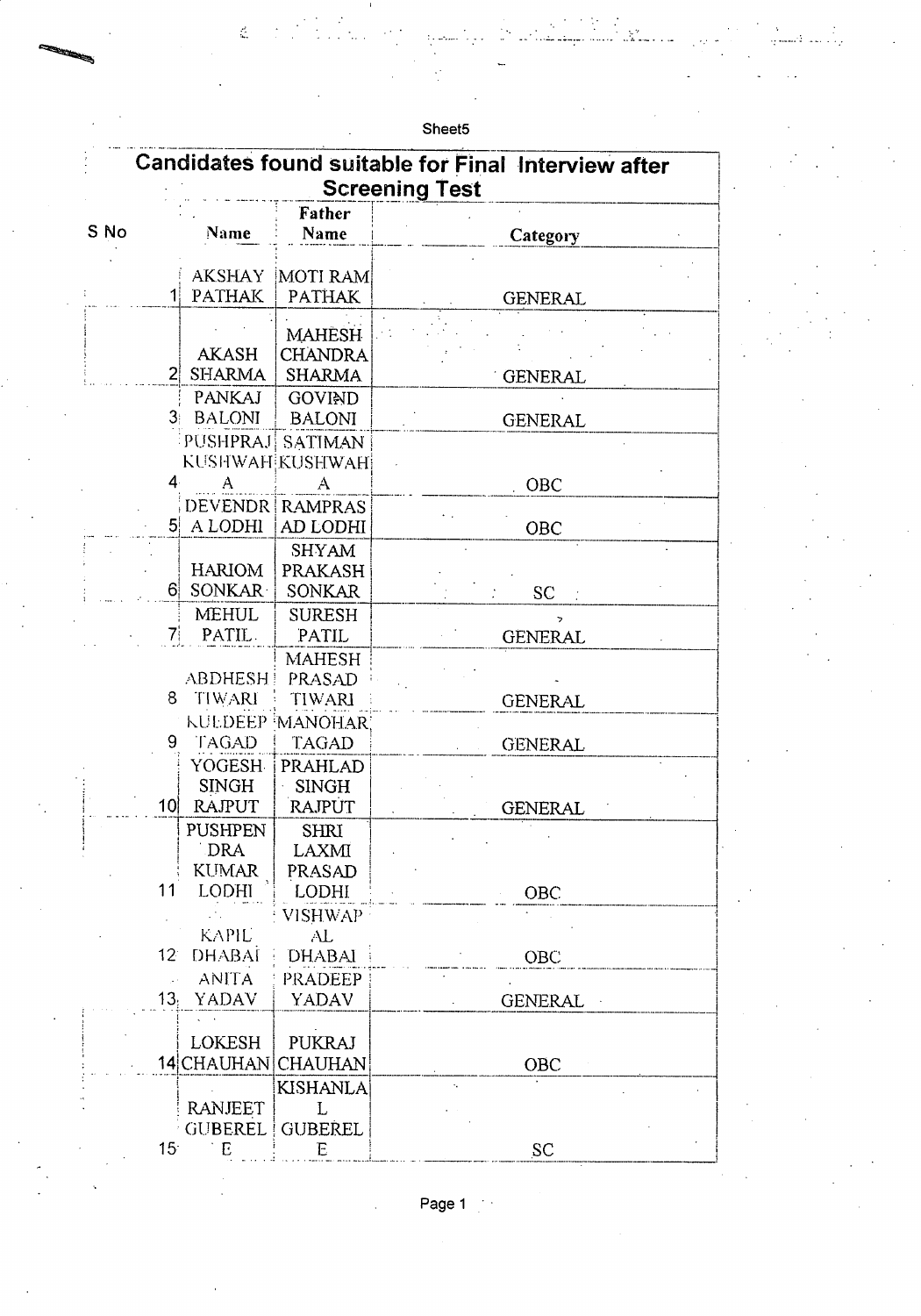|                 |                   |                        | Sheet <sub>5</sub> |
|-----------------|-------------------|------------------------|--------------------|
|                 | <b>KAPIL</b>      |                        |                    |
|                 | <b>SINGH</b>      | <b>NARAYAN</b>         |                    |
| 16              | <b>THAKUR</b>     | <b>SINGH</b>           | <b>GENERAL</b>     |
|                 |                   | <b>LATE SHRI</b>       |                    |
|                 |                   | <b>HAR</b>             |                    |
|                 | SONU              | <b>PRASAD</b>          |                    |
|                 | 17 BATHAM         | <b>BATHAM</b>          | OBC                |
|                 |                   | <b>SHRI</b>            |                    |
|                 | <b>RAVI</b>       | <b>ANAND</b>           |                    |
|                 | PRAJAPAT PRAJAPAT |                        |                    |
| 18 <sub>i</sub> | $\mathbf{I}$      | Ι                      | OBC                |
|                 |                   |                        |                    |
|                 | DILIP             | <b>DASHRAT</b>         |                    |
| 19 <sup>1</sup> | <b>KUMAR</b>      | <b>H PRASAD</b>        | <b>GENERAL</b>     |
|                 |                   | <b>SHRI</b>            |                    |
|                 |                   | UMAKANT MANIRAM        |                    |
|                 | 20 SHARMA         | <b>SHARMA</b>          | <b>GENERAL</b>     |
|                 |                   |                        |                    |
|                 |                   | <b>SHRI</b>            |                    |
|                 | <b>KARAN</b>      | : JAMNALA              |                    |
| 21              |                   | <b>CHOHAN L CHOHAN</b> | <b>SC</b>          |
|                 | <b>DUNGER</b>     | <b>RANJEET</b>         |                    |
| 22i             | <b>SINGH</b>      | <b>SINGH</b>           | <b>GENERAL</b>     |
|                 |                   | <b>MAHESH</b>          |                    |
|                 | <b>SONU</b>       | <b>KUMAR</b>           |                    |
| 23 <sup>°</sup> | <b>MANJHI</b>     | <b>MANJHI</b>          | OBC                |
|                 |                   | <b>SHRI</b>            |                    |
|                 | <b>SURESH</b>     | <b>RAMSING</b>         |                    |
| 24 <sup>2</sup> | <b>SEN</b>        | H SEN                  | OBC                |
|                 |                   | <b>SHRI</b>            |                    |
|                 | <b>RAM</b>        | <b>SITARAM</b>         |                    |
| 25              | <b>RAJAK</b>      | <b>RAJAK</b>           | OBC                |
|                 |                   | <b>VISHNUK</b>         |                    |
|                 | <b>NITESH</b>     | <b>ANT</b>             |                    |
|                 | 26 RAMTEKE        | <b>RAMTEKE</b>         | <b>GENERAL</b>     |
|                 | <b>JITENDRA</b>   | <b>ROOP</b>            |                    |
|                 | <b>SINGH</b>      | <b>SINGH</b>           |                    |
|                 | 27 PARMAR         | PARMAR                 | GENERAL            |
|                 | <b>PRAMOD</b>     | DWARIKA                |                    |
|                 | KUMAR             | <b>PRASAD</b>          |                    |
|                 |                   | KUSHWAH KUSHWAH        |                    |
| 28              | А                 | A                      | <b>GENERAL</b>     |
|                 | <b>RAJKUMA</b>    | <b>KAMAL</b>           |                    |
|                 | 29 R YADAV        | YADAV                  | <b>OBC</b>         |
|                 |                   | <b>CHANDRA</b>         |                    |
|                 | AMIT              | MANI                   |                    |
| 30 <sup>1</sup> | PATEL             | <b>PATEL</b>           | $-$ OBC            |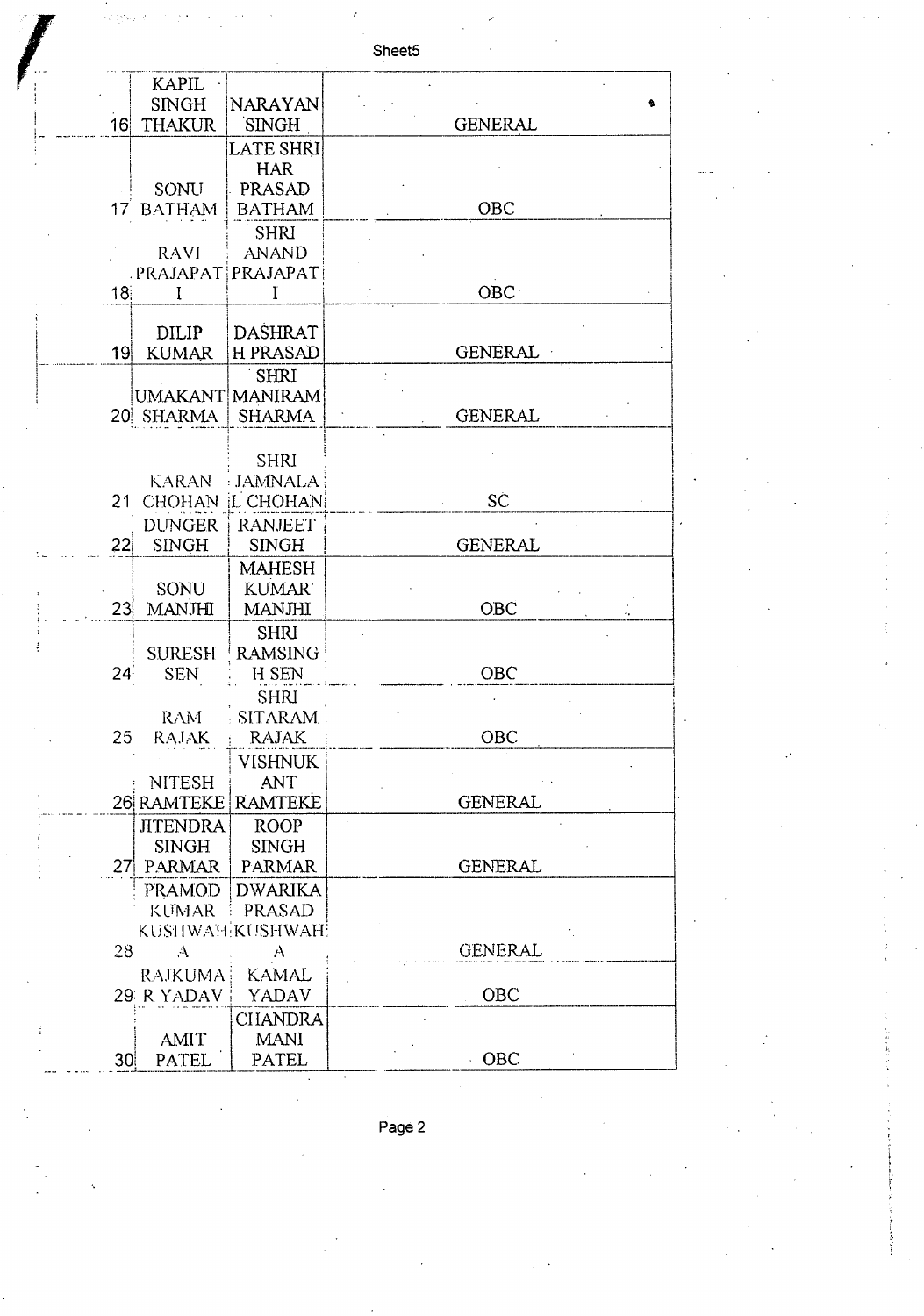|                 |                    |                       | Sheet5         |
|-----------------|--------------------|-----------------------|----------------|
|                 |                    | <b>GOVARDH:</b>       | ÷              |
|                 | AASHISH            | AN LAL                | <b>SC</b>      |
|                 | 31 PARMAR          | <b>PARMAR</b>         |                |
|                 | HARSHIT            | <b>LALIT</b>          | <b>GENERAL</b> |
| 32              | JAIN               | JAIN                  |                |
|                 |                    | <b>RAMKISH</b>        |                |
|                 | <b>RANJEET</b>     | AN                    | <b>ST</b>      |
| .33             | DAWAR              | <b>DAWAR</b>          |                |
|                 | <b>VINOD</b>       | <b>SHRI UMA</b>       |                |
|                 | <b>KUMAR</b>       | <b>SHANKAR</b>        | <b>OBC</b>     |
| $34^\circ$      | <b>SEN</b>         | <b>SEN</b>            |                |
|                 | <b>LOKESH</b>      | : HANSRAJ             |                |
|                 | 35 PUROHIT         | PUROHIT               | <b>GENERAL</b> |
|                 |                    |                       |                |
|                 | NEERAJ             | <b>MUKESH</b>         | OBC            |
|                 | 36 SHIVHARE        | <b>SHIVHARE</b>       |                |
|                 | <b>VISHAL</b>      | <b>KARULAL</b>        | OBC            |
| 37 <sup>1</sup> | <b>MALI</b>        | MALI                  |                |
|                 | PRASHAN            |                       |                |
|                 | T                  | <b>SUDHIR</b>         |                |
|                 | <b>SHRIVAST</b>    | <b>SHRIVAST</b>       | <b>GENERAL</b> |
| 38 <sub>1</sub> | AVA                | <b>AVA</b>            |                |
|                 | K. SHIVA           | LATE K.               | OBC            |
| 39              | <b>PRASAD</b>      | AYANNA.               |                |
|                 | <b>SUSHIL</b>      |                       |                |
|                 | <b>KUMAR</b>       | PARMESH<br><b>WAR</b> | GENERAL        |
| 40              | <b>SHAH</b>        |                       |                |
|                 | <b>KRISHNAP</b>    | <b>DEENU</b>          |                |
|                 | AL                 | <b>KHODKE</b>         | OBC            |
|                 | 41 KHODKE          |                       |                |
|                 | VISHV              |                       |                |
|                 | <b>NATH</b>        | MAKAT<br>PRATAP       |                |
|                 | PRATAP             | <b>SINGH</b>          | <b>GENERAL</b> |
| 42              | <b>SINGH</b>       | <b>AASHIK</b>         |                |
|                 | <b>IRSHAD</b>      | <b>KHAN</b>           | OBC            |
| 43              | KHAN               |                       |                |
|                 |                    | <b>SHRI</b>           |                |
|                 |                    | VERENDR               |                |
|                 | <b>SUMIT</b>       | A                     |                |
|                 | 44 NANNORE         | <b>NANNORE</b>        | <b>GENERAL</b> |
|                 |                    |                       |                |
|                 | NITESH             | <b>JANKI LAL</b>      | <b>GENERAL</b> |
|                 | <b>MORYA</b><br>45 | <b>MORYA</b>          |                |
|                 | <b>ANOOP</b>       |                       |                |
|                 | <b>KUMAR</b>       | RAMAKAN:              |                |
|                 | 46                 | PANDEY T PANDEY       | <b>GENERAL</b> |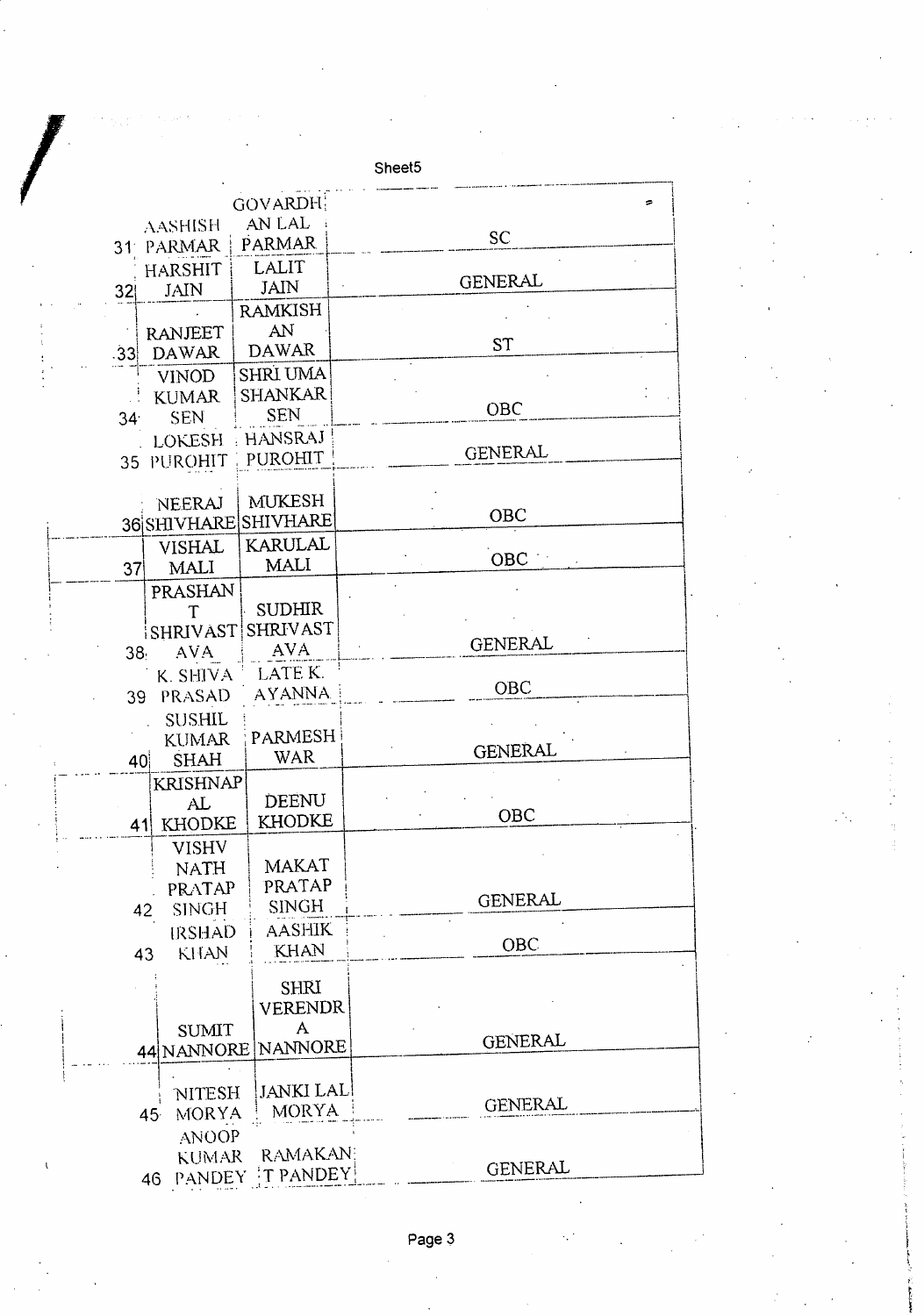|            |                             | <b>SURESH</b>        |                |
|------------|-----------------------------|----------------------|----------------|
|            | MANJEET<br><b>SINGH</b>     | <b>SINGH</b>         |                |
|            | 47 KUSHWAH KUSHWAH          |                      | <b>OBC</b>     |
|            |                             | LATE                 |                |
|            | SONU                        | MANOHAR:             |                |
| 48         | <b>NAGAR</b>                | NAGAR                | <b>SC</b>      |
|            | <b>AKSHAY</b>               | <b>MOTILAL</b>       |                |
| 49,        | <b>JOSHI</b>                | <b>JOSHI</b>         | <b>GENERAL</b> |
|            |                             |                      |                |
|            |                             | <b>SHRI</b>          |                |
|            | <b>RITESH</b>               | <b>SUNIL</b>         |                |
|            |                             | 50 LASHKARI LASHKARI | OBC            |
|            | <b>ANJALI</b>               | <b>SUBHASH</b>       |                |
|            | 51 BHURIYA   BHURIYA        |                      | <b>ST</b>      |
|            | <b>GHANSHY</b>              |                      |                |
| 52         | AM                          | <b>SITARAM</b>       | SC             |
|            | <b>RAHUL</b>                | <b>RAMMILA</b>       | <b>GENERAL</b> |
| 53i        | PAL                         | N PAL                |                |
|            |                             |                      |                |
|            |                             |                      |                |
|            | PREM                        | <b>MOHAN</b>         |                |
|            | NARAYAN                     | LAL JI               | SC             |
|            |                             | 54 CHOUHAN CHOUHAN   |                |
|            |                             |                      |                |
|            |                             | SANTOSH RAMDHAR      | OBC            |
| $55^\circ$ | <b>SAHU</b>                 | AM SAHU              |                |
|            |                             | LATE                 |                |
|            |                             | MAHENDRI AANANDI     |                |
|            | A                           | LAL                  | SC             |
|            | 56 CHAWAR                   | <b>CHAWAR</b>        |                |
|            | <b>JITENDRA</b>             | LAXMI                |                |
|            | <b>TEMBHAR</b>              | <b>CHANDRA</b>       | OBC            |
|            | E<br>57                     | <b>REMRE</b>         |                |
|            | <b>KARIM</b>                | <b>AYYUB</b>         | OBC            |
|            | <b>KHAN</b><br>58           | <b>KHAN</b>          |                |
|            | <b>CHANDAN</b>              | VINOD                | <b>SC</b>      |
|            | <b>PANDE</b><br>59.         | PANDE                |                |
|            |                             | <b>LATE SHRI</b>     |                |
|            | KU.                         | SANDHYA HTENDRA      |                |
|            | 60 PARMAR                   | PARMAR               | <b>ST</b>      |
|            |                             | <b>MOTILAL</b>       |                |
|            | <b>BALRAM</b><br>61 SOLANKI | <b>SOLANKI</b>       | <b>GENERAL</b> |
|            | YOGESH                      |                      |                |
|            | <b>KUMAR</b>                | POJLAL               |                |
|            | 62 DWIVEDI                  | <b>DWIVEDI</b>       | <b>GENERAL</b> |
|            |                             |                      |                |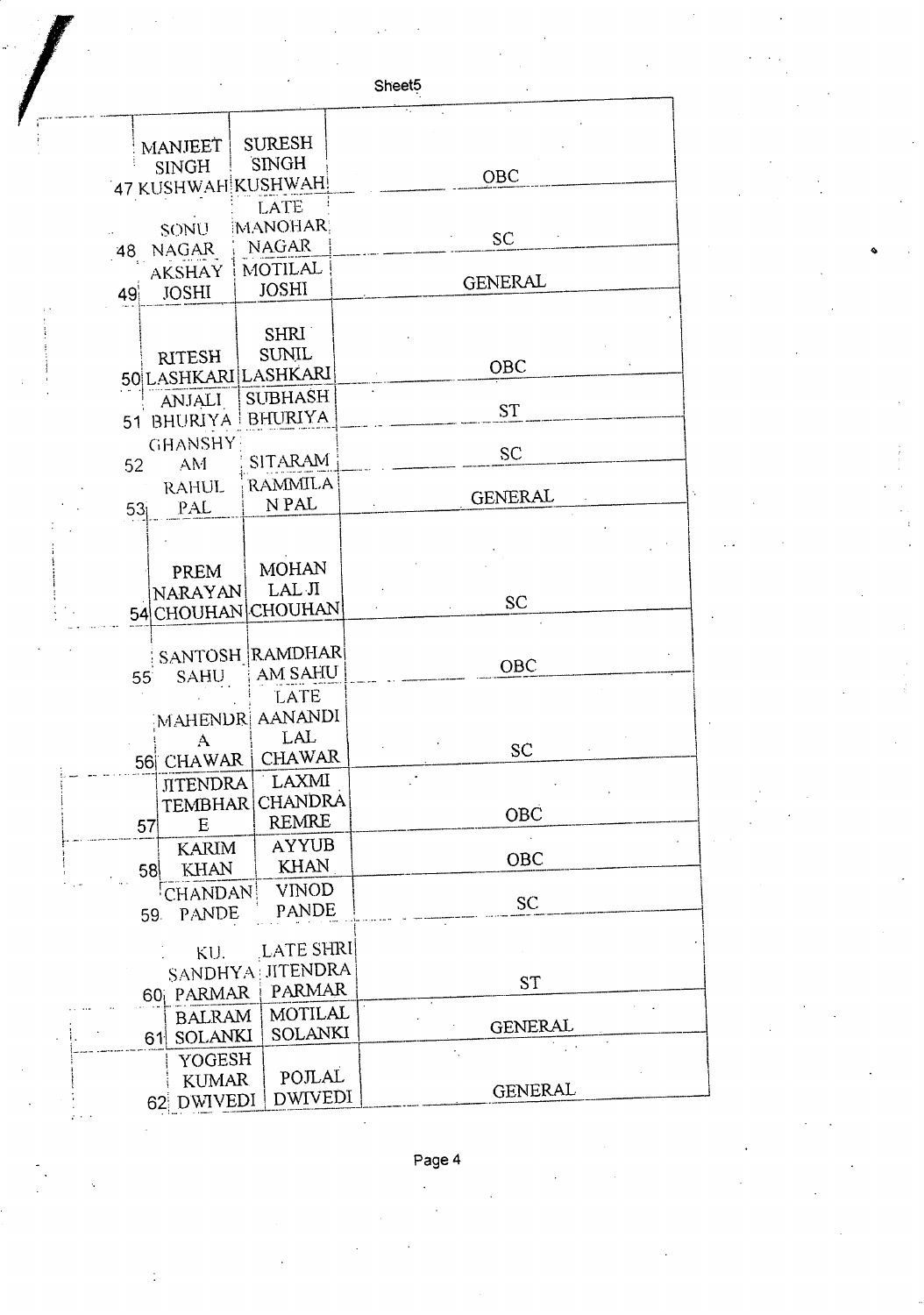|                 |                             |                |                                      |  | oneeto         |  |
|-----------------|-----------------------------|----------------|--------------------------------------|--|----------------|--|
|                 |                             |                | <b>SHRI</b>                          |  |                |  |
|                 |                             |                | <b>VINYA</b>                         |  |                |  |
|                 | 63                          | <b>SHITAL</b>  | THANVAR                              |  |                |  |
|                 |                             |                | <b>CHANDRA</b>                       |  | <b>SC</b>      |  |
|                 | 64                          | ANIL           | <b>MOHAN</b>                         |  |                |  |
|                 |                             | SHARMA         | <b>SHARMA</b>                        |  |                |  |
|                 |                             |                |                                      |  | <b>GENERAL</b> |  |
|                 |                             | VASHU          | POONAM                               |  |                |  |
|                 |                             |                | <b>CHAND</b><br>65 KOTIYANE KOTIYANE |  |                |  |
|                 |                             | JANAK          |                                      |  | SC             |  |
|                 | 66; BAGORA                  |                | <b>UDAYLAL</b>                       |  |                |  |
|                 |                             |                | <b>BAGORA</b>                        |  | <b>GENERAL</b> |  |
|                 |                             | <b>GOPAL</b>   | <b>SHRI</b><br><b>PUNAJI</b>         |  |                |  |
|                 | 67                          | <b>HATILA</b>  | <b>HATILA</b>                        |  |                |  |
|                 |                             | <b>VIKRAM</b>  | <b>RAJESH</b>                        |  | ST             |  |
|                 |                             | SINGH          | <b>SINGH</b>                         |  |                |  |
|                 |                             | <b>BHADORI</b> | <b>BHADORI</b>                       |  |                |  |
|                 | 68.                         | YA.            | YA                                   |  |                |  |
|                 |                             |                | <b>KHILAN</b>                        |  | <b>GENERAL</b> |  |
| 69              | <b>VISHAL</b><br><b>SEN</b> |                | <b>SINGH</b>                         |  |                |  |
|                 |                             |                | <b>SEN</b>                           |  |                |  |
|                 | MANISH<br>70 BATHAM         |                |                                      |  | OBC            |  |
|                 | DEEPEND                     |                | PYARELAL                             |  | OBC            |  |
|                 | RA                          |                | <b>SHRI</b>                          |  |                |  |
| 71              | <b>VERMA</b>                |                | <b>GENDALA</b>                       |  |                |  |
|                 | ROHIT                       |                | L VERMA<br><b>RUKHDU</b>             |  | <b>OBC</b>     |  |
| 72 <sup>°</sup> | <b>RAWAL</b>                |                | RAWAL                                |  |                |  |
|                 |                             |                | TULSHI                               |  | SC             |  |
|                 | LOKESH                      |                | <b>RAM</b>                           |  |                |  |
| 73 <sub>1</sub> | BHATI                       |                | BHATI                                |  |                |  |
|                 |                             |                | <b>SHRI</b>                          |  | OBC            |  |
|                 |                             |                | RAMESH                               |  |                |  |
| 74              | ROHIT                       |                | <b>KUMAR</b>                         |  |                |  |
|                 | YADAV                       |                | <b>YADAV</b>                         |  |                |  |
|                 | <b>GOSH</b><br>MOHAMM       |                | <b>NOOR</b>                          |  | OBC            |  |
| 75              | AD                          |                | MOHAMM                               |  |                |  |
|                 | PAN                         |                | AD                                   |  | <b>GENERAL</b> |  |
| 76.             | SINGH                       |                |                                      |  |                |  |
|                 |                             |                | RAJARAM                              |  | <b>GENERAL</b> |  |
|                 |                             |                | <b>SHRI</b>                          |  |                |  |
|                 | ROHIT RAJ                   |                | <b>KAMAL</b><br>RAJ                  |  |                |  |
|                 | 77 PAWAR                    | PAWAR          |                                      |  |                |  |
|                 |                             |                |                                      |  |                |  |

Ō.

 $SC$